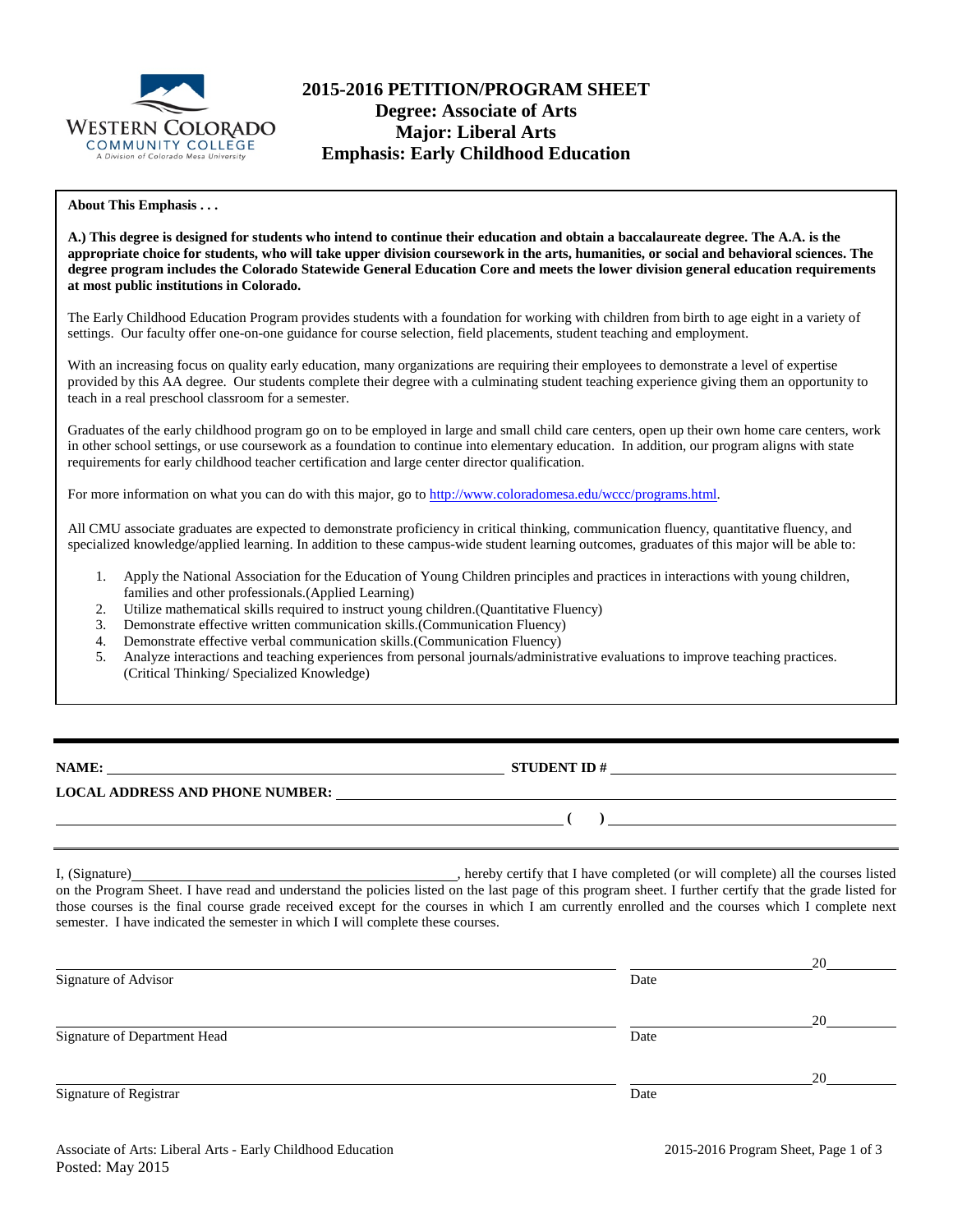### **DEGREE REQUIREMENTS:**

- 60 semester hours total ( A minimum of 16 taken at CMU in no fewer than two semesters)
- 2.00 cumulative GPA or higher in all CMU coursework
- 2.50 cumulative GPA or higher in coursework toward major content area.
- A grade of "C" or higher must be earned in all Essential Learning courses in order to be accepted for the transfer under the Core Transfer Agreements.
- Students must have current First Aid/CPR cards
- Students must create a portfolio following department requirements
- A student must follow the CMU graduation requirements either from 1) the program sheet for the major in effect at the time the student officially declares a major; or 2) a program sheet for the major approved for a year subsequent to the year during which the student officially declares the major and is approved for the stude by the department head. Because a program may have requirement specific to the degree, the student should check with the faculty advisor for additional criteria. It is the student's responsibility to be aware of, and follow, all requirements for the degree being pursued. Any exceptions or substitutions must be approved by th student's faculty advisor and Department Head.
- When filling out the program sheet a course can be used only onc
- See the "Undergraduate Graduation Requirements" in the catalog for additional graduation information.

**ESSENTIAL LEARNING REQUIREMENTS** (31 Semester Hours) See the current catalog for a list of courses that fulfill the requirements below. If a course is on the Essential learning list of options and a requirement for your major, you must use it to fulfill the major requirement and make a different selection within the Essential learnin requirement. The Essential Learning capstone course and co-requisite Essential Speech course (required for bachelor's degrees) cannot be us as options for the below requirements.

| Course No Title                                                                                                 |   | Sem.hrs Grade Term/Trns |
|-----------------------------------------------------------------------------------------------------------------|---|-------------------------|
| <b>English</b> (6 semester hours, must receive a grade of "B" or better)<br><b>ENGL 111 English Composition</b> | 3 |                         |
| <b>ENGL 112 English Composition</b>                                                                             |   |                         |
| <b>Math:</b> MATH 110 or higher (3 semester hours, must receive a grade<br>of "C" or better)                    |   |                         |
| MATH 1                                                                                                          |   |                         |
| <b>Humanities</b> (3 semester hours)                                                                            |   |                         |

#### **ELECTIVES (8 SEMESTER HOURS) CHOSEN FROM:**

 EDEC 205 Health, Nutrition, and Safety (3) EDEC 102 Introduction to Early Childhood Professions Lab Experiences (3) EDEC 103 Guidance Strategies for Children (3) EDEC 196 Topics (1-3) EDEC 241 Early Childhood Administration: Human Relations (3)

|                                                        | $\overline{1}$                                                                                                                                                                       |                                                                                                                                                                                                                                                                                                                                                                                                                                                                                                                                                                                                                                                 | <u> Albanya (Albanya Albanya)</u>                                                                                                                 |
|--------------------------------------------------------|--------------------------------------------------------------------------------------------------------------------------------------------------------------------------------------|-------------------------------------------------------------------------------------------------------------------------------------------------------------------------------------------------------------------------------------------------------------------------------------------------------------------------------------------------------------------------------------------------------------------------------------------------------------------------------------------------------------------------------------------------------------------------------------------------------------------------------------------------|---------------------------------------------------------------------------------------------------------------------------------------------------|
|                                                        |                                                                                                                                                                                      |                                                                                                                                                                                                                                                                                                                                                                                                                                                                                                                                                                                                                                                 |                                                                                                                                                   |
|                                                        |                                                                                                                                                                                      |                                                                                                                                                                                                                                                                                                                                                                                                                                                                                                                                                                                                                                                 |                                                                                                                                                   |
|                                                        |                                                                                                                                                                                      |                                                                                                                                                                                                                                                                                                                                                                                                                                                                                                                                                                                                                                                 |                                                                                                                                                   |
|                                                        |                                                                                                                                                                                      |                                                                                                                                                                                                                                                                                                                                                                                                                                                                                                                                                                                                                                                 |                                                                                                                                                   |
|                                                        |                                                                                                                                                                                      |                                                                                                                                                                                                                                                                                                                                                                                                                                                                                                                                                                                                                                                 | <u> 1989 - Johann John Stone, mars et al.</u>                                                                                                     |
|                                                        |                                                                                                                                                                                      |                                                                                                                                                                                                                                                                                                                                                                                                                                                                                                                                                                                                                                                 |                                                                                                                                                   |
| Introduction to Early Childhood 3                      |                                                                                                                                                                                      |                                                                                                                                                                                                                                                                                                                                                                                                                                                                                                                                                                                                                                                 |                                                                                                                                                   |
| Infant/Toddler Theory/Practice 3                       |                                                                                                                                                                                      |                                                                                                                                                                                                                                                                                                                                                                                                                                                                                                                                                                                                                                                 | <u> 1989 - John Barnett, francuski politik (</u>                                                                                                  |
| Ethics in Early Childhood Ed                           | 1                                                                                                                                                                                    |                                                                                                                                                                                                                                                                                                                                                                                                                                                                                                                                                                                                                                                 |                                                                                                                                                   |
| Curriculum & Development:                              |                                                                                                                                                                                      |                                                                                                                                                                                                                                                                                                                                                                                                                                                                                                                                                                                                                                                 |                                                                                                                                                   |
| Early Childhood<br><b>Exceptionalities in Early Ed</b> | 3<br>3                                                                                                                                                                               |                                                                                                                                                                                                                                                                                                                                                                                                                                                                                                                                                                                                                                                 |                                                                                                                                                   |
| <b>EDEC 238</b>                                        | <b>History:</b> (3 semester hours)<br>Course No Title<br><b>Fine Arts</b> (3 semester hours)<br>KINE 100 Health and Wellness<br><b>REQUIREMENTS</b> (24 semester hours)<br>0-8 years | Social and Behavioral Sciences (6 semester hours)<br><u>. A series and the series of the series of the series of the series of the series of the series of the series of the series of the series of the series of the series of the series of the series of the series of the series</u><br><u> 1980 - John Barnett, filozof eta inperiodo eta inperiodo eta inperiodo eta inperiodo eta inperiodo eta inper</u><br><u> 1990 - Jan James James Sandar (</u><br><b>WELLNESS REQUIRMENT</b> (2 semester hours)<br>1<br><b>Emphasis Specific Courses:</b> (19 semester hours)<br>Early Childhood Development<br>3<br>Human Growth & Development 3 | Sem.hrs Grade Term/Trns<br>Natural Sciences (7 semester hours, one course must include a lab)<br><b>EARLY CHILDHOOD EDUCATION EMPHASIS</b><br>— — |

\*For Students who do not wish to pursue Director Qualification, PSYC 233 can be taken to fulfill the core requirement.

\_\_\_\_\_\_ \_\_\_\_ \_\_\_\_\_\_\_\_\_\_\_\_\_\_\_\_\_\_\_\_\_\_\_\_ \_\_\_\_ \_\_\_\_\_ \_\_\_\_\_\_\_\_ \_\_\_\_\_\_ \_\_\_\_ \_\_\_\_\_\_\_\_\_\_\_\_\_\_\_\_\_\_\_\_\_\_\_\_ \_\_\_\_ \_\_\_\_\_ \_\_\_\_\_\_\_\_ \_\_\_\_\_\_ \_\_\_\_ \_\_\_\_\_\_\_\_\_\_\_\_\_\_\_\_\_\_\_\_\_\_\_\_ \_\_\_\_ \_\_\_\_\_ \_\_\_\_\_\_\_\_ \_\_\_\_\_\_ \_\_\_\_ \_\_\_\_\_\_\_\_\_\_\_\_\_\_\_\_\_\_\_\_\_\_\_\_ \_\_\_\_ \_\_\_\_\_ \_\_\_\_\_\_\_\_

**Electives:** Choose 8 semester hours from electives list below.

| EDEC 264 Administration in Early Education (3)       |
|------------------------------------------------------|
| EDEC 290 Early Literacy for the Young Child (2)      |
| EDEC 297 Practicum (1-2)                             |
| ENGL 240 Children's Literature (3)                   |
| EDEC 237 Social and Emotional Growth (3)             |
| EDEC 230 Curriculum and Development: Infant /Toddler |
| EDEC 114 Infant/Toddler Lab Techniques (3)           |